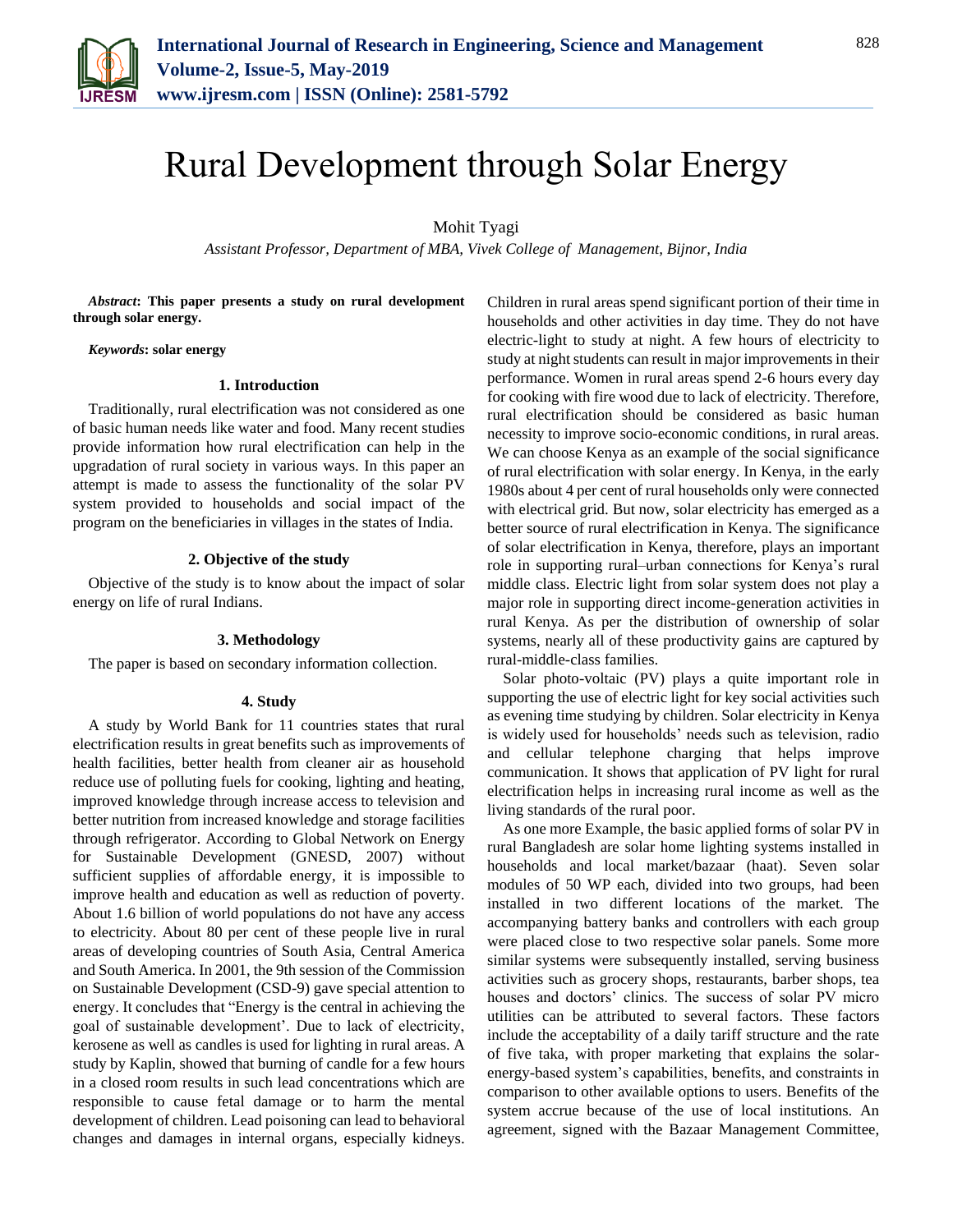

holds the terms and conditions of the service, maintenance procedure, payment, and financial details of the users. The training of a technician for maintenance of the system is viewed favorably by users.

One study shows the impact of renewable energy in changing the socio-economic status of rural women. To improve the position of women in the society is very tough without increasing their income-level. Poverty alleviation may be realized by the introduction of renewable energy system in a sustainable way. The most important point is that income generation is possible. This may happen in many ways. These activities may lead to the establishment of small- and medium sized enterprises. An example can be taken of seeds from oil bearing plants. The seeds can be sold in the market. Women can also go for processing and can make side products like soap. There is a linkage between energy and Millennium Development Goals (MDGs) which is well established and agreed upon by the international community. The UN Millennium Project, too, states that a pre-requisite for meeting the MDGs is to reduce the share of the global population that does not have access to basic levels of electricity, as well as the population dependent on traditional solid fuel for cooking. This Energy vision expects improved access to energy for about 1.5 billion people.

Some other studies have specially searched for the role of energy in achieving these goals, even though energy is not a specific MDG. These studies have focused on looking at the energy needs of the poor and what role energy plays in achieving the MDG.

A study by George et al. finds that rural electrification has affected, even family planning practice, in rural Nigeria. Two different communities of Bonny and Kula were chosen to study due to the similarity in their population, terrain and climate. Fishing is the major source of income of the people in both these areas. On a part time basis small scale farming activity is carried out in both places. Neither processing nor manufacturing activity happens in the two areas. Bonny has regular-electricity facility whereas Kula community does not have electricity at all. The level of electricity consumption of a country is one of the indicators to measure socio-economic development. Per capita electricity consumption in India is at the lowest level in the world. In India near 30 per cent population, is living without access to electricity. The Ministry of New and Renewable Energy (MNRE) of Government of India, is working to implement the Remote Village Electrification Program (RVEP) in all the states.

The household's survey was carried out by NCAER, to collect information from about 10,000 households from 371 villages spread over 41 districts in Assam, Meghalaya, Jharkhand, Odessa, Madhya Pradesh, and Chhattisgarh and other states. The survey was carried out at village level and the other at beneficiary household level to assess the functionality of the systems, the pattern of installation of the system and the impact of the program. The solar home lighting system had

been provided through solar power plant and through solar photovoltaic individual home lighting system. In Meghalaya and Chhattisgarh, the solar light had been provided through solar power plant. In Jharkhand, Assam, Odessa, and Madhya Pradesh solar photovoltaic individual home lighting system had been provided.

Proper functionality of the system is determined by considering many factors such as module capacity, module installation, fixing of luminaries inside the house, fixing of cable, etc. If the module and luminaries are installed properly and cable is fixed from charge controller to module is also proper, one CFL will provide light up to 10 hours during a day in normal weather conditions. The major advantage of solar home lighting system is that energy can be stored in battery for two to three days. In the present study, an assessment has also been carried out to check the duration of light received by the beneficiaries during different seasons as given in the following table-

During winter the functionality of luminaries moderates to 2 to 14 per cent reported and provides light less than three hours in Jharkhand. About 53 per cent of system in Madhya Pradesh reported receives light between 3–4 hours per day in winters, whereas only 20 per cent reported receiving light between 3–4 hours in Assam and Meghalaya. Except in Madhya Pradesh, where majority of beneficiaries reported receiving light for more than four hours per day, in winter season. The performance of the systems goes better in winter and summer due to adequate sun-bask.

It is a fact that the system seems to be very satisfactory in summer as 75 to 91 per cent of beneficiaries reported receiving light for more than four hours in Assam and Jharkhand. It means that system performs better during summer than during winter and rainy seasons.

One other aspect of this system also exists. In some states, as about 52 per cent got the system in 2004, reported getting light for more than five hours as compared to 86 percent, who got the system in 2007, reported getting light for more than five hours in Jharkhand. The performance of the systems is more encouraging in Odessa. About 76 per cent (who got the system in 2007) reported getting light for more than five hours as compared to 81 per cent (who got the system in 2009) reported getting light for more than 5 hours (Fig. 3). Similarly, in Meghalaya 28.5 per cent (who got the system in 2003) reported getting light between 4–5 hours as compared to 100 per cent (who got the system during 2006) reported getting light between 4–5 hours. Hence the performance of the system reduces over the time.

## **5. Use of kerosene has decrease**

The survey highlights also that the monthly expenditure on other resources for lighting has reduced substantially after Solar Home Lighting System has been introduced in all the sample states. The beneficiary households have continued to use kerosene still then but for other purposes than lighting the room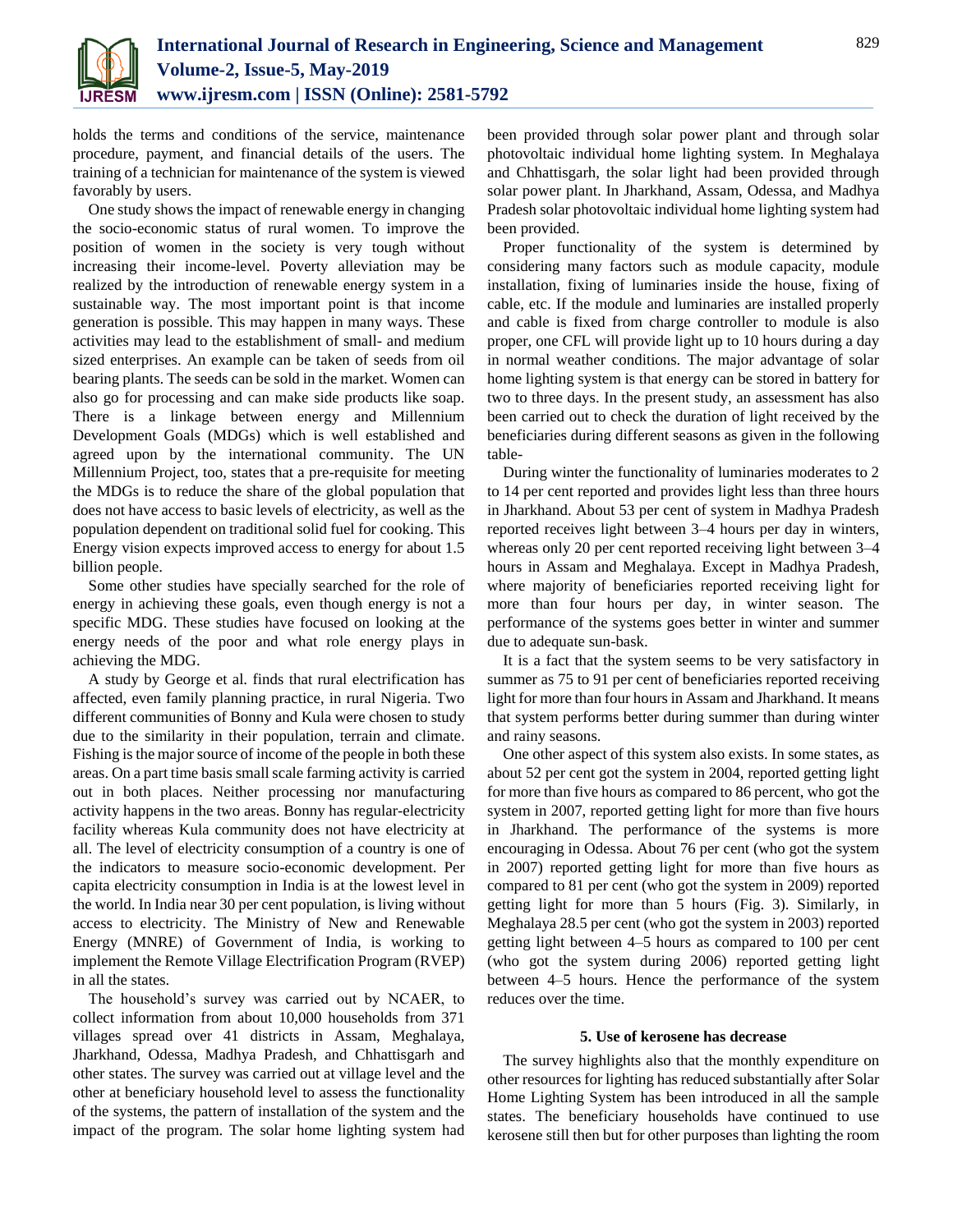

after the installation of solar PV systems in the households. The expenditure on kerosene for lighting has reduced by more than half in Meghalaya, Assam and Jharkhand. Multiple activities are possible now for households such as cooking, teaching children and studying, recreation and other household activities if electricity is available in the evening. We also asked them to assign the highest rank to the activity for which maximum time was spent when the light was available at home. About 58 per cent in Jharkhand ranked 1 on teaching children and studying whereas 60 and 45 per cent did the same in Assam and Meghalaya, respectively. This finding is further supported as 64, 69 and 53 per cent beneficiaries reported that there is significant improvement in children's education in Jharkhand, Assam and Meghalaya. Similarly, 28, 52 and 34 per cent of beneficiaries reported that there was significant improvement in children's education in Odessa, Madhya Pradesh, and Chhattisgarh, respectively. About 52, 55, 37, 42, 78 and 48 per cent have reported a little improvement in living standards after introducing of solar lighting system in Jharkhand, Assam, Meghalaya, Odessa, Madhya Pradesh, and Chhattisgarh, respectively. The well recognized factor is the convenience in household work due to installation of solar PV system. The level of satisfaction is better as 49, 60, 75, 48, 39 and 35 per cent have reported 'significant improvement' in daily household work in Jharkhand, Assam, Meghalaya, Odessa, Madhya Pradesh and Chhattisgarh, respectively.

Some of the families said that their kerosene consumption has decreased by 60 to 70 per cent after installation of the solar home lighting system. A few participants said that poor households in their village have totally stopped buying kerosene.

## *A. Income Generation Activities*

Solar home system carries many external benefits. It may help in creation of new sources of income for the households. However, the survey finds that only two to three per cent beneficiaries reported that new sources of income generation activities were possible after getting solar light system. As a consequence, those household's income has gone up by 5 per cent monthly in Jharkhand. It can be expanded for other households' also. Even then, the increase in income after installation of solar light is not significant in other states.

### **6. Womens' view**

As women are the key persons, engaged in household activities. We tried to get views of women also. Women said that they do households activities in the evening, such as grinding of rice, weaving cloth, etc. in the availability of light. During day time they go to earn their wages. Indirect income earning activities are also possible due to availability of light. The women are highly satisfied with the system, because it makes it easier for them to cook at night and finish their household's tasks comfortably and they can have some time savings. Before installation of the solar streetlights, wild

animals would frequently enter the village and hunt cattle and would many times attack c human. But After the installation of streetlights, these mishappenings are reduced in the village. People move around freely even after the sunset also. One woman in Morigaon, district of Assam said, 'I can stay at home alone after the sunset now. Earlier I had to call someone from the neighbor-hood to stay with me because of the fear of the tiger, when my husband was out of the home. The crime was happining at night. Snake and other insect-bites incidents were common in the village, but now situations have improved.

Participants in Chhattisgarh said that education level has also increased in children. Children would study up to primary level only before getting the solar light. But after getting solar light children are studying in the middle level. This implies that dropout rate has decreased.

Participants said that the school teacher and forest guard were not staying in the village due to lack of electricity. But now the school teacher and forest guard both are staying in the village.

Participants in village Dheba, Kashdol, and Diahampara in Chhattisgarh told to us that after solar light introduction, caretaking of old and sick people went easier. Social activities like gathering, debate, and discussions also take place in the evening. Some participants reported that they could look after their domestic animals better in the evening due to availability of electric light. They also use solar home lights for ceremonies and other social gatherings. A few of the participants in Chhattisgarh said TV was a dream for the villagers, but now they can enjoy TV, albeit a little bit.

Availability of electric light promotes activities which help in improving the household's income, such as making bidi and plates of leaves, rope and weaving. So electric light is useful in so many ways for these areas.

## **7. Findings**

The study shows that use of solar energy affects the life of rural Indians in a positive manner. It provides ease of life with availability of electricity. Even farmers are using solar energy for irrigation of agricultural lands. Especially for women it is very helpful. It helps them in food making activities, getting some rest. Solar energy supports rural life to an extent.

## **8. Conclusion**

This study shows that solar home-lighting system in the remote areas can influence the life of people significantly for the improvement. Quite sufficient reduction in expenditure on kerosene has been reported in the households of all income groups due to solar home-lighting system, which finally improves savings.

This scheme is very helpful for women and children. Women find it easy to complete household activities especially in the evening, whereas children get enough light to study in the evening and early morning. Crime rate has also declined due to availability of light in these areas. People are very happy with the functionality of solar system. The solar home lighting